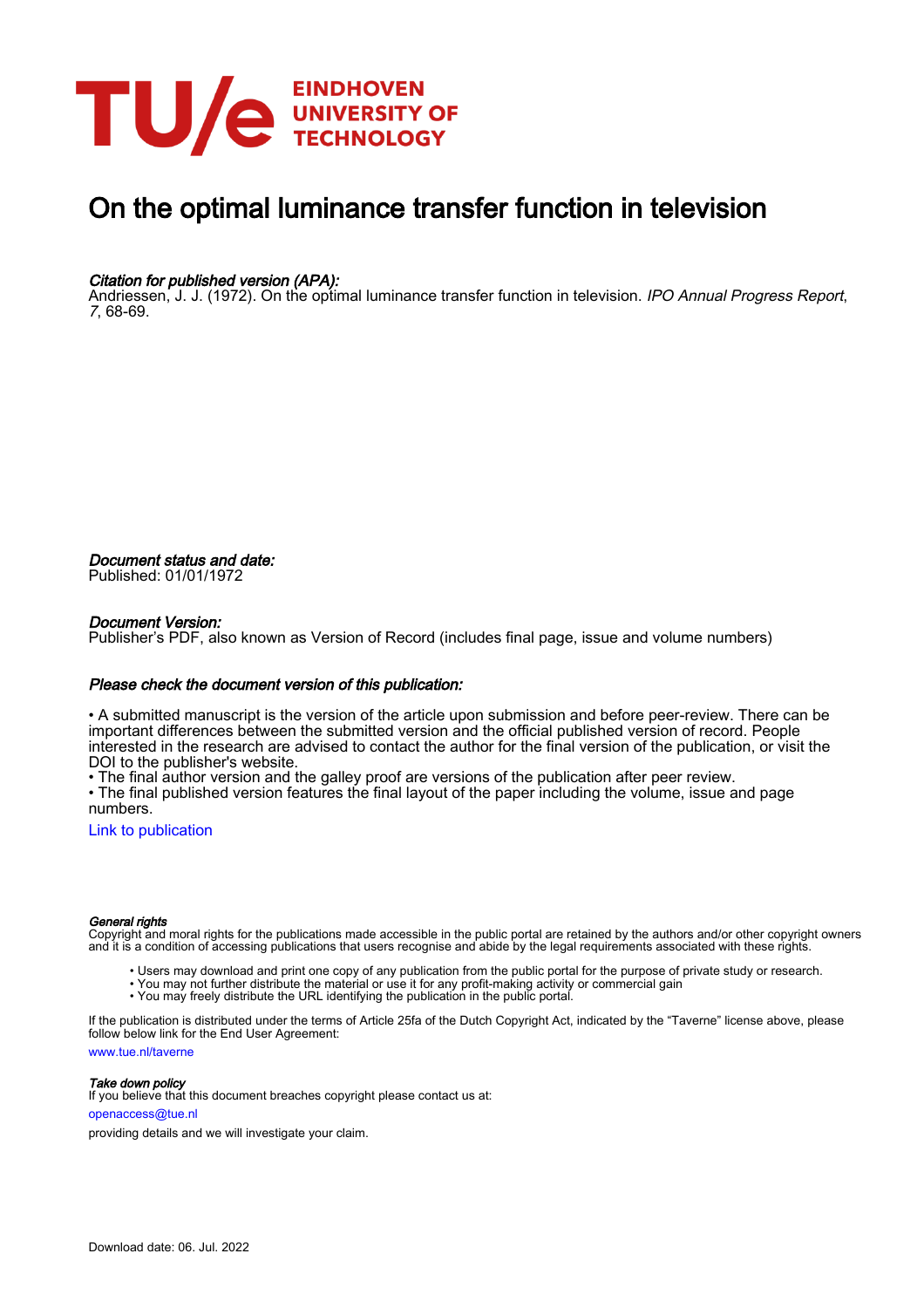## ON THE OPTIMAL LUMINANCE TRANSFER FUNCTION IN TELEVISION

#### J.J.Andriessen

#### introduction

In television the luminance transfer function is defined as the relationship between the luminances in the scene to be transmitted and the luminances of corresponding points in the TV picture. In designing the camera and monitor (receiver) system a linear relationship for a wide range of luminances is aimed at. Hence the luminance transfer function is a straight line with a given slope (Fig. 1).



The coefficient of slope is defined as  $\gamma$  = tan  $\alpha$ . One would assume the most logical value to be  $\gamma = 1$ , i.e. the luminance relations in the scene are reproduced identically on the TV picture tube. There are a few aspects of watching television necessitating a somewhat larger value of  $\gamma$ . One important factor is the relatively small luminance range attainable on the picture tube. Another important factor is the fact that watching television often occurs at night with a relatively low surround luminance.

In the following these aspects will be discussed briefly on the basis of literature. The discussions are only related to stationary pictures.

Fig. 1. The relationship between the luminance in the TV picture and that in the scene.

#### monochrome television

In a number of publications the value of  $\gamma$  is discussed. Grosskopf (1963) states that a 1 : 1 relative luminance transfer of the "middle greys" is essential in order to get optimal TV pictures. So for this range of luminances  $\gamma = 1$ . His TV pictures were watched within a light surround of, on the average, equal luminances as that in the picture. Bartleson and Breneman (1967a, b) concluded from their experiments that  $\gamma \approx 1.2$  for TV pictures watched in a relatively dark surround. Indeed, a  $\gamma > 1$ seems to be plausible because of the fact that the luminances on the picture tube generally will be lower than that in the original scene. As a result of this, some loss of brightness contrast can result. This loss of contrast can be compensated by a higher luminance contrast on the picture tube, achieved with a  $\gamma > 1$ .

#### luminance level of the surround

Grosskopf (1963, 1966) and Bartleson and Breneman (1967a, b) discuss the influence of the luminance level of the surround to the picture tube. The luminance of the surround is an important factor, because the state of adaption of the retina is largely influenced by it. The state of adaption of the retina has significant consequences for the brightness perception of details on the picture tube. From the experiments of Bartleson and Breneman (1967a) it appears that the brightness estimates of image points in photographic reproductions with a light surround follow a steeper function than those with photographic reproductions in a dark surround. The experiments of Jameson and Hurvich (1961) show corresponding results.